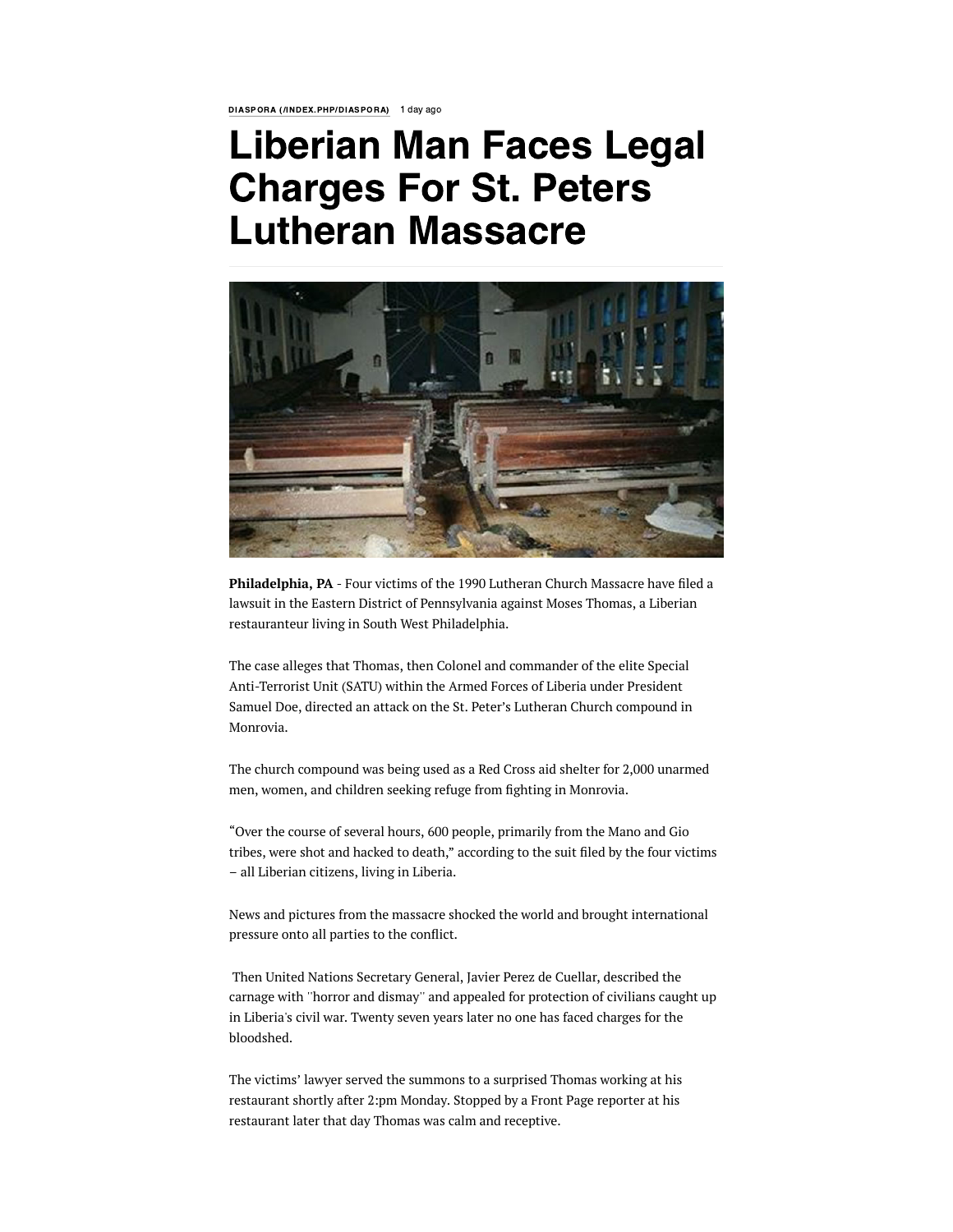"This is absolute nonsense. I don't who did it and was never around there when it happened. I saved people from the Lutheran compound, including Bishop Diggs son, and I have a written letter from him from years ago," he said.

"I was so angry after reading the first few lines [of the complaint], I was unable to ænish the whole document. So I'll read the full document tonight and I will issue a full rebuttal tomorrow."

Victims and justice advocates in Liberia and the US celebrated the lawsuit.

"Today, I am very happy that, at least, to some extent, the survivors of the Lutheran Church massacre—the most widely publicized massacre in the history of the Liberian civil war - are finally taking someone to court," said Hassan Bility, head of the Monrovia- based NGO, the Global Justice and Research Project.

GJRP has been gathering evidence of war crimes committed during Liberia's civil war since the failure of the Sirleaf administration to establish a war crimes court as recommended by Liberia's Truth and Reconciliation Commission.

"On behalf of the victims I want to say thanks to U.S. authorities, and most especially the survivors themselves who stood up, on whose accounts he is being taken to court."

In Monrovia Peterson Sonyah, Executive Director of the Liberia Massacre Survivors Association (LIMASA) and a survivor of the Lutheran Church massacre was pleased.

"I want to be very thankful today that one of the persons who committed heinous crimes today has been indicted in the U.S. for what he did to the Liberian people, most especially the Lutheran Church massacre. I think victims and survivors of the St. Peter Lutheran Church massacre will be at peace this evening. That is the first step."

The identities of the four victims are being with being withheld because of fear of retaliation. They are being named only as Jane W, John X, John Y and John Z. It is expected that many more victims will testify when the case is brought to trial.

The victims are being represented by The Center for Justice and Accountability, a San Francisco based US-based human rights group which represented one of the victims in the prosecution of former Liberian President Charles Taylor's son "Chucky" Taylor, for torture committed while he was head of the Anti-Terrorist Unit of Liberia from 1999 to 2003. (He is currently serving a 97-year sentence in a Florida prison.)

"Our clients managed to survive the Lutheran Church Massacre by hiding under the bodies of friends and family executed by the government forces. What they endured is beyond comprehension and this suit presents their first opportunity to see some form of justice carried out," said Nushin Sarkarati, Senior Attorney for CJA.

Survivors of the massacre said government troops broke into the Church, in the city's Sinkor district, and opened fire on the crowded sea of men, women, children and babies. Survivors told aid workers that troops used knives, guns and cutlasses. Witnesses said at least 600 refugees were killed.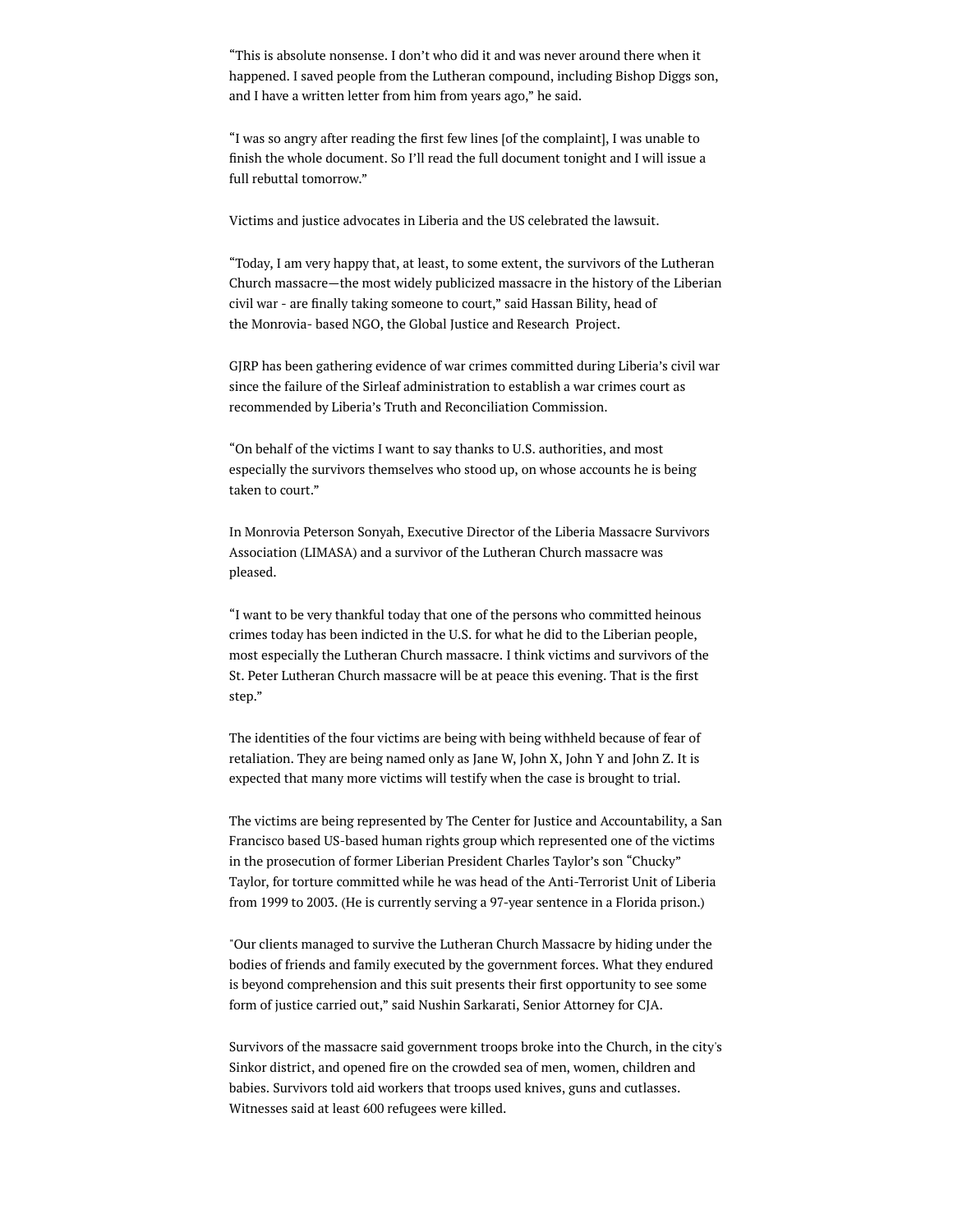The survivors told foreign correspondents that a group of 30 soldiers surrounded the compound in the middle of the night, as rebel forces threatening to overthrow the Samuel Doe government stepped up their attacks on government positions on the outskirts of the capital.

They said soldiers then went to the upper floor and fired at hundreds of refugees. Soldiers ordered some women who tried to flee with their children to stand aside, according to the account, and other soldiers then fired on them.

Foreign correspondents who rushed to the scene of the massacre reported a nightmare:

The entire floor of the church was thick with bloodstains and bodies were huddled under pews where the victims tried to hide. Bodies of boys 7 or 8 years old were draped on the altar and a pile of bodies was half-hidden in a dark corner.

Dead women lay on the floor with children wrapped in shawls on their backs. A crucifix had been thrown to the floor. Bullet holes riddled the ceiling.

The compound was filled with the bodies of women and children brought out after the massacre. People passing by were speechless as they looked at the rows of bodies.

The Red Cross and the Liberian Council of Churches had set up shelters at several churches in Monrovia, including St. Peter's Lutheran Church, to house the nearly 9,000 internally displaced people.

Many of the displaced were seeking safety from government forces loyal to President Doe and his majority Krahn tribe, who at the time were committing retaliatory attacks against Manos and Gios, two ethno-linguistic groups perceived as loyal to Charles Taylor's rebel movement.

Moses Thomas belongs to the Krahn tribe. He fled to the U.S. after Doe was captured and mutilated by a rival militia led by Prince Johnson.

## Victims and Witnesses in the US Celebrate Justice

Charles Sunwabe was a teenager hiding with his family in the church. His mother and younger brother were executed. Charles and several of his relatives survived. Charles is now an attorney, working in Pennsylvania. He is not a client in this case.

"Although I am a victim of the Liberian civil war, I am not remotely interested in retribution. But neither am I interested in a reconciliation process that does not embrace justice. Without justice, it is impossible to speak of a democratic free society in Liberia. Liberian warlords and their lieutenants must be held account. Otherwise, we will be heading for another conflict."

Andrew Voros, an American working in Wildlife Conservation in Liberia for many years, lived a few streets up from the Lutheran compound. When the sounds of gunfire ceased, Andrew was one of the first to get to the scene of the massacre. "Women and children were slaughtered like animals," he recalled in an emotional phone interview from his home in the U.S. Ten days after the Lutheran Church massacre, Andrew was arrested for hiding tribal minorities and imprisoned at then President Samuel Doe's Executive Mansion compound where he witnessed multiple atrocities. He was turned over to US Embassy personnel nine days later.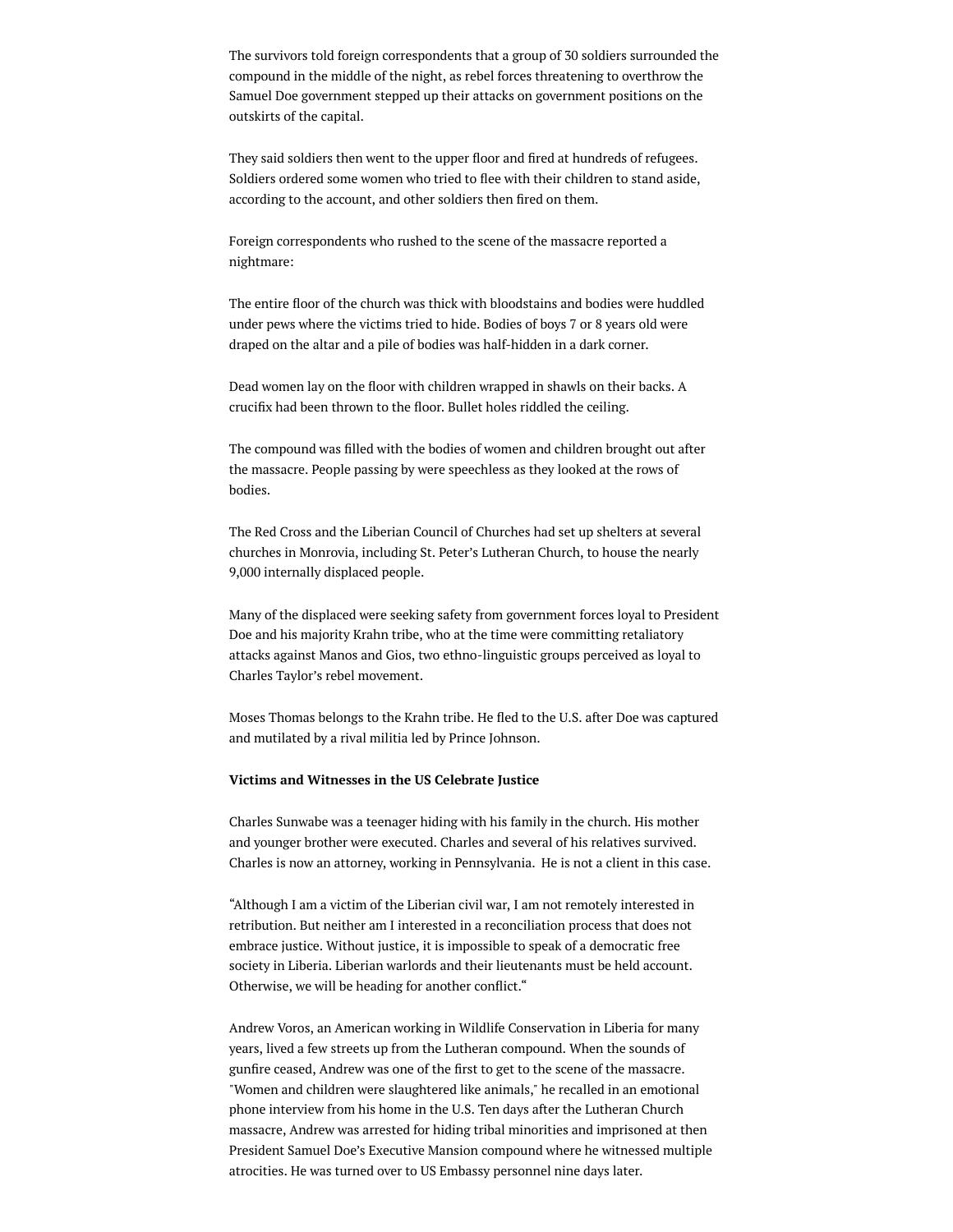Voros celebrated news of the lawsuit."If those responsible for that are in the U.S. pretending to be the victims of that war, we have a responsibility to bring them to justice."

Sister Bette McCrandall served the Lutheran Church as Executive Secretary to Bishop Roland Diggs. She lived in the Church's compound on the night of the attack. She also became emotional at the memories.

"That very night soldiers came in the compound looking for rebels. They carried several people away, some were released, some we never saw again," she remembered by phone her home Flint, Michigan. "After the massacre, I went into the church looking for survivors. It was a horrible experience looking at all those babies dead on top of each other."

She also applauded the suit. "They can run away from men but God got everything recorded," McCrandall said. "It's one thing to follow orders as a soldier or a rebel and it's another thing for those who have the orders."

## Thomas Faces Damages not Jail

Thomas will now have time to hire a lawyer and respond to the allegations. Because this is a civil and not criminal case Thomas will be required to pay "damages" or monetary compensation to the victims if he is found guilty. He will not face criminal charges or deportation because of this case. Only the US government can pursue criminal charges.

That does not mean that he won't ever face criminal charges. US prosecutors may still choose to pursue Thomas on immigration fraud charges as they did with Mohammed Jabbateh.

The former ULIMO leader known as "Jungle Jabbah" was convicted of lying about his war crimes when he applied for asylum and then a greencard. He could receive 30 years in a US prison when sentenced, likely next month.

Thomas has been living in the U.S. since 2001 and is currently legally resident under Temporary Protected Status according to Sarkarati.

He runs popular Liberian restaurant Klades in South West Philadelphia with his girlfriend.

Members of the Liberian diaspora identified Thomas and notified CJA. Since Thomas is now residing in the US, he is subject to U.S. law, and the survivors in Liberia can use the US court system to seek justice.

The victims are bringing the case under the Alien Tort Statute and Torture Victim Protection Act - two federal laws enacted to help ensure that human rights abusers cannot seek safe haven in the U.S. and that the laws are available to victims, regardless of their nationality.

The US criminal law on torture committed on foreign soil used to convict Chucky Taylor was enacted in 1994 after the 1990 Lutheran Church Massacre and therefore cannot be used in this case.